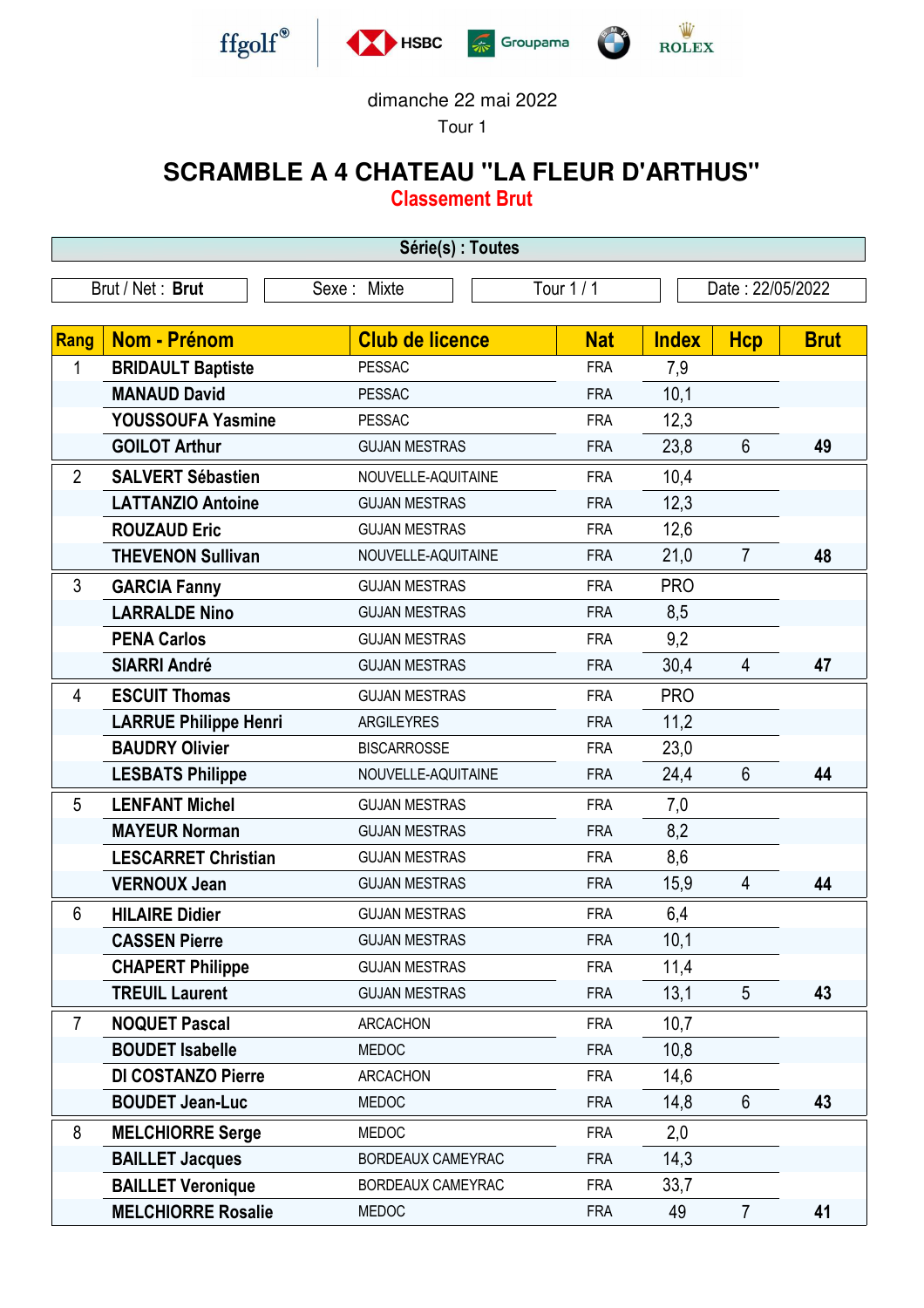| Rang | Nom - Prénom                    | <b>Club de licence</b> | <b>Nat</b> | <b>Index</b> | <b>Hcp</b>      | <b>Brut</b> |
|------|---------------------------------|------------------------|------------|--------------|-----------------|-------------|
| 9    | <b>DAUGEY Regis</b>             | <b>GUJAN MESTRAS</b>   | <b>FRA</b> | 8,5          |                 |             |
|      | <b>PETIT Christophe</b>         | <b>ASPOM</b>           | <b>FRA</b> | 24,1         |                 |             |
|      | <b>CHEVET Catherine</b>         | <b>GUJAN MESTRAS</b>   | <b>FRA</b> | 28,0         |                 |             |
|      | <b>VACHER Jean-Luc</b>          | NOUVELLE-AQUITAINE     | <b>FRA</b> | 33,5         | 10              | 41          |
| 10   | <b>IMBERT Frédéric</b>          | <b>GUJAN MESTRAS</b>   | <b>FRA</b> | 10,5         |                 |             |
|      | <b>GRANDVAUD Olivier</b>        | <b>GUJAN MESTRAS</b>   | <b>FRA</b> | 13,2         |                 |             |
|      | <b>SOURBE Laurent</b>           | NOUVELLE-AQUITAINE     | <b>FRA</b> | 19,0         |                 |             |
|      | <b>GRANDVAUD Pierre</b>         | <b>GUJAN MESTRAS</b>   | <b>FRA</b> | 29,2         | 8               | 40          |
| 11   | <b>LE BARS Jean Marc</b>        | <b>ST SAMSON</b>       | <b>FRA</b> | 12,0         |                 |             |
|      | <b>FAGOT Hervé</b>              | DASSAULT BORDEA        | <b>FRA</b> | 14,7         |                 |             |
|      | <b>BARRIERE Pascal</b>          | <b>GUJAN MESTRAS</b>   | <b>FRA</b> | 16,4         |                 |             |
|      | <b>VAYSSIERE Rodolphe</b>       | <b>GUJAN MESTRAS</b>   | <b>FRA</b> | 26,3         | 8               | 40          |
| 12   | <b>BUREAU Jean-Luc</b>          | <b>ARCACHON</b>        | <b>FRA</b> | 15,6         |                 |             |
|      | <b>ORSINI Philippe</b>          | <b>GUJAN MESTRAS</b>   | <b>FRA</b> | 15,7         |                 |             |
|      | <b>BRETON Marcel</b>            | <b>GUJAN MESTRAS</b>   | <b>FRA</b> | 15,9         |                 |             |
|      | <b>LEBRUN Philippe</b>          | <b>GUJAN MESTRAS</b>   | <b>FRA</b> | 24,2         | 9               | 40          |
| 13   | <b>ROUMAT Jean-Marc</b>         | <b>GUJAN MESTRAS</b>   | <b>FRA</b> | 7,7          |                 |             |
|      | <b>CUSSAC Jean-François</b>     | <b>GUJAN MESTRAS</b>   | <b>FRA</b> | 9,1          |                 |             |
|      | <b>CHASTRUSSE Olivier</b>       | <b>GUJAN MESTRAS</b>   | <b>FRA</b> | 9,7          |                 |             |
|      | <b>LOUBERE Valérie</b>          | <b>GUJAN MESTRAS</b>   | <b>FRA</b> | 16,7         | 5               | 40          |
| 14   | <b>DUHART Linh</b>              | CHANTACO               | <b>FRA</b> | 10,7         |                 |             |
|      | <b>BURLEN Jérémie</b>           | <b>MEDOC</b>           | <b>FRA</b> | 14,8         |                 |             |
|      | <b>GRAS Charles-Henry</b>       | CHANTACO               | <b>FRA</b> | 37           |                 |             |
|      | <b>ORSINI Pauline</b>           | <b>GUJAN MESTRAS</b>   | <b>FRA</b> | 54           | 9               | 40          |
| 15   | <b>SOUTENAIN Philippe</b>       | <b>GUJAN MESTRAS</b>   | <b>FRA</b> | 6,9          |                 |             |
|      | <b>DASTE Bastien</b>            | <b>GUJAN MESTRAS</b>   | <b>FRA</b> | 7,2          |                 |             |
|      | <b>GUICHARD Michel</b>          | LACANAU ARDILOUSE      | <b>FRA</b> | 11,3         |                 |             |
|      | <b>SOUTENAIN Valérie</b>        | CEA CESTA              | <b>FRA</b> | 46           | $5\phantom{.0}$ | 39          |
| 16   | <b>CAZARRE Jean-Robert</b>      | <b>GUJAN MESTRAS</b>   | <b>FRA</b> | 10,2         |                 |             |
|      | <b>JEUDY Miltine Christiane</b> | <b>GUJAN MESTRAS</b>   | <b>FRA</b> | 17,3         |                 |             |
|      | <b>JEUDY Lionel</b>             | <b>GUJAN MESTRAS</b>   | <b>FRA</b> | 19,8         |                 |             |
|      | <b>ROCHER Hugues</b>            | NOUVELLE-AQUITAINE     | <b>FRA</b> | 31,1         | 8               | 38          |
| 17   | <b>LE VERN Florent</b>          | <b>GUJAN MESTRAS</b>   | <b>FRA</b> | 18,6         |                 |             |
|      | <b>GUILPAIN Gregory</b>         | NOUVELLE-AQUITAINE     | <b>FRA</b> | 20,8         |                 |             |
|      | <b>MOCQUET Eric</b>             | <b>GUJAN MESTRAS</b>   | <b>FRA</b> | 30,0         |                 |             |
|      | <b>CAVALIE Patrick</b>          | <b>GUJAN MESTRAS</b>   | <b>FRA</b> | 49           | 11              | 38          |
| 18   | <b>ROY Annick</b>               | <b>PAGE</b>            | <b>FRA</b> | 13,7         |                 |             |
|      | <b>PEYPOUQUET Francis</b>       | <b>PAGE</b>            | <b>FRA</b> | 14,2         |                 |             |
|      | <b>PAYRE Christian</b>          | <b>PAGE</b>            | <b>FRA</b> | 17,9         |                 |             |
|      | <b>PEYPOUQUET Marie Jose</b>    | <b>PAGE</b>            | <b>FRA</b> | 19,5         | 8               | 37          |
| 19   | <b>LEGUYADER Sylvie</b>         | <b>GUJAN MESTRAS</b>   | <b>FRA</b> | 18,4         |                 |             |
|      | <b>GINOT Daniel</b>             | <b>BORDEAUX METROP</b> | <b>FRA</b> | 20,7         |                 |             |
|      | <b>FOURIAUD Annie</b>           | <b>GUJAN MESTRAS</b>   | <b>FRA</b> | 23,7         |                 |             |
|      | <b>FOURIAUD Patrick</b>         | <b>GUJAN MESTRAS</b>   | <b>FRA</b> | 26,7         | 11              | 36          |